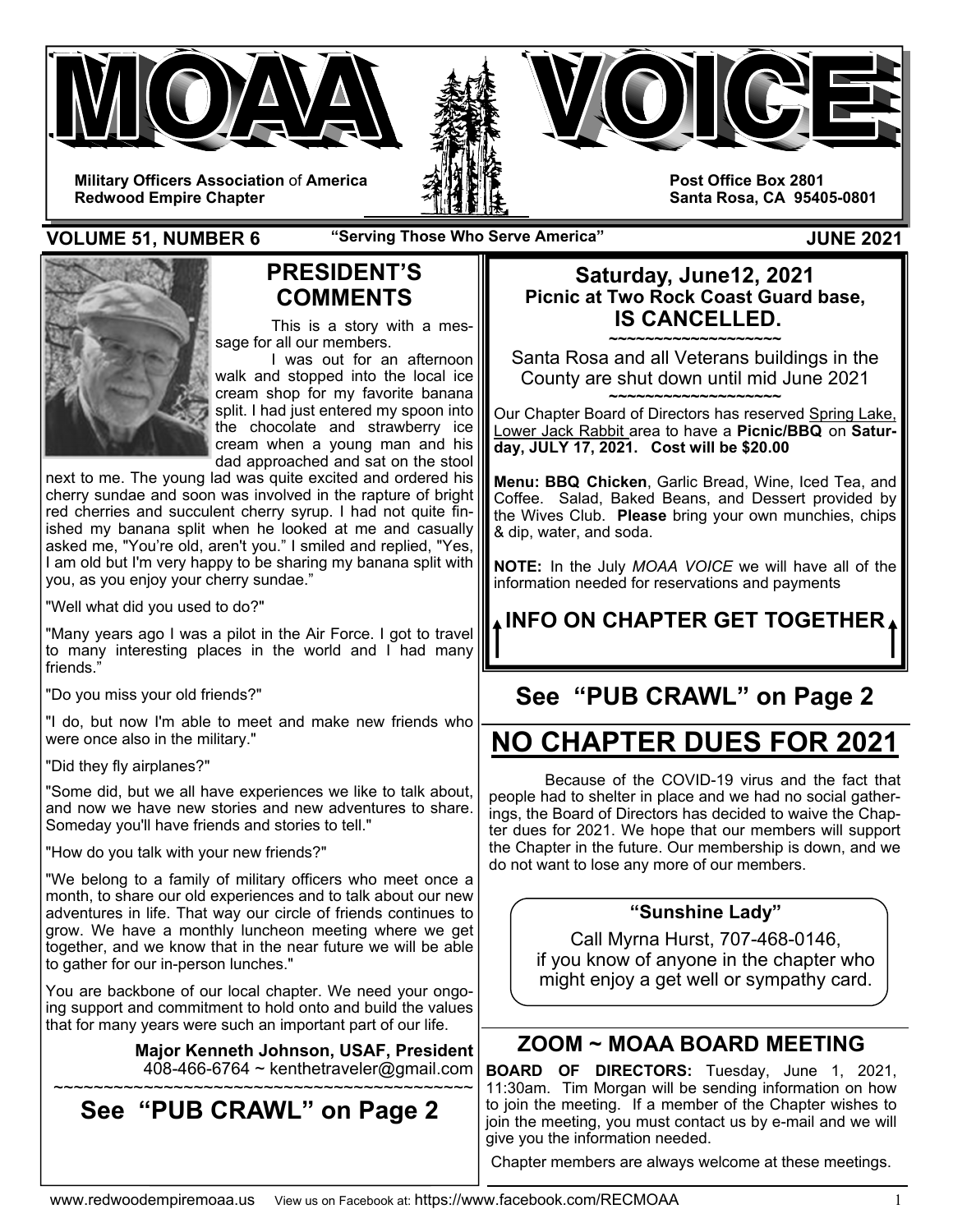### **Legislative Update – June 2021**

#### **Federal**

 **COLA -** One does not have to be a rocket scientist these days to see or feel that prices are skyrocketing. Current COLA numbers are 3.1% over last year and probably will rise more before October.

 However, with our deficit at 3.3 trillion, no doubt we will see work to "save" money though cuts, caps, sequestration, or more. We saw this in the past from the idea to defer increases until the retiree passes 62 years with no compensation for the lost years. Also, there was the COLA minus 1% plan as well as other plans. So, it behooves us to stay alert.

 **NDAA - National Defense Authorization Act 2021- 2022.** This is STILL work in process. MOAA currently has three priorities as shown below.

**S. 1488/ H.R. 2339 - Military Hunger Prevention Act.** This will provide for basic necessities for junior enlisted families that struggle to make ends meet - particularly with the pandemic, frequent moves, etc.

 **H.R. 475 - Health Care Fairness for Military Families Act.** The bill will expand TRICARE for young adults under 26 years in line with civilian standards.

**Toxic Exposure Recognition Reform Act -** This will bring the toxic exposure situation currently faced by Soldiers in the Middle East and elsewhere to the similar standards as those exposed by Agent Orange.

**S. 344/H.R.1282 Major Richard Star Act**. These two bills are being reintroduced *again* to provide for concurrent receipt of retired pay and VA disability payment for those injured in combat who have not completed 20 years service. We urge your action to make sure our Congressmen and Senators are on board supporting this urgent legislation.

 Please open the MOAA webpage and "Take Action Now" on these issues.

#### **State**

**AB 1400 California Guaranteed Health Care for All.** As was mentioned last month, this potentially unfavorable bill for veterans, military retirees, federal contractors and others working in California, is opposed by CALMOAA and is off the docket - for now - but can be presented again next year.

 **AB 225 Boards -Military Spouses Licenses.** This law allow for the issuance of certain types of professional licenses to spouses or partners of active duty members of the Armed Forces of the United States who are assigned to a duty station in this state under official active duty military orders and the applicant holds a current, active, and unrestricted license that confers upon the applicant the authority to practice, in another state, district, or territory of the United States. These temporary licenses would extend expiration from 12 months after issuance to 30 months. It is supported by CALMOAA.

**AB 291 Income taxation - Exclusion of Military Survivor Benefits.** This bill, for taxable years beginning on or after January 1, 2021, and before January 1, 2026, would provide an exclusion from gross income for all survivor benefits or payments received on or after January 1, 2021, and before January 1, 2026, under the federal Survivor Benefit Plan. CALMOAA supports this measure. With the current extra money in the State Treasury, perhaps this may be a win-win situation.

**Vern McNamee, LTC, USA Retired Legislative Chair, Redwood Empire Chapter, MOAA** 

# **~~~~~~~~~~~~~~~~~~~~~~~~~~~~~~~~~~~~~~~~~~~~~~ What would you like? Your Comments - Please.**<br>I have been our chapter Legislative Affairs Chairman

off and on since the last part of the XX Century. However, I have asked a few times for your inputs before with little result, now in this period of crisis, I would like to know what you like or dislike of the articles I write. Write, call or email your thoughts. Don't worry about offending me - I have a thick skin developed through the ages.

**LTC Vern McNamee, USA Ret Email:** vernonmcnamee@mcn.org ~ **Cell:** 707-972-3066

### **~~~~~~~~~~~~~~~~~~~~~~~~~~~~~~~~~~~~~ "PUB CRAWL" RECMOAA Zoomers Pub Meeting**

Our Pub Meeting using Zoom on April 13<sup>th</sup> went well with about 9 members attending for most of an hour. It was nice to just chat about various things and most of us shared a funny stories or jokes. We had a treat Craig Matsuda played and sang three songs from the 1930s and 1940s. It is too bad more of our members did not join us for this fun time.

 So…..we'll do it again on the second Tuesday in May at **4pm**. Tim Morgan will again setup a monthly Zoomer Pub Meeting. Should last about an hour and attendance is purely optional. The access information for the meeting on May 11<sup>th</sup> is as follows:

#### **Join Zoom Meeting**

https://us02web.zoom.us/j/6103642462? pwd=TldaYXdwZ3l5OEJ4SGFVcHIwNjFjZz09

> Meeting ID: 610 364 2462 Pass code: 464646 Dial by your location +1 669 900 6833 US (San Jose)

**Note**: if the link above does not work for you, go to https://Zoom.us/Join and enter the Meeting ID and Passcode above, or for voice only, use the dial in number above.

Hope to 'see' more of you there on May 11th.

Major Kenneth Johnson, President

#### **\*\*\*\*\* RAPID SUPPORT NEEDED \*\*\*\*\***

 We need your help to waive fees on "veteran" designated driver's licenses.

 The DMV offers a "veteran" designation on driver's licenses and identification cards, allowing veterans to easily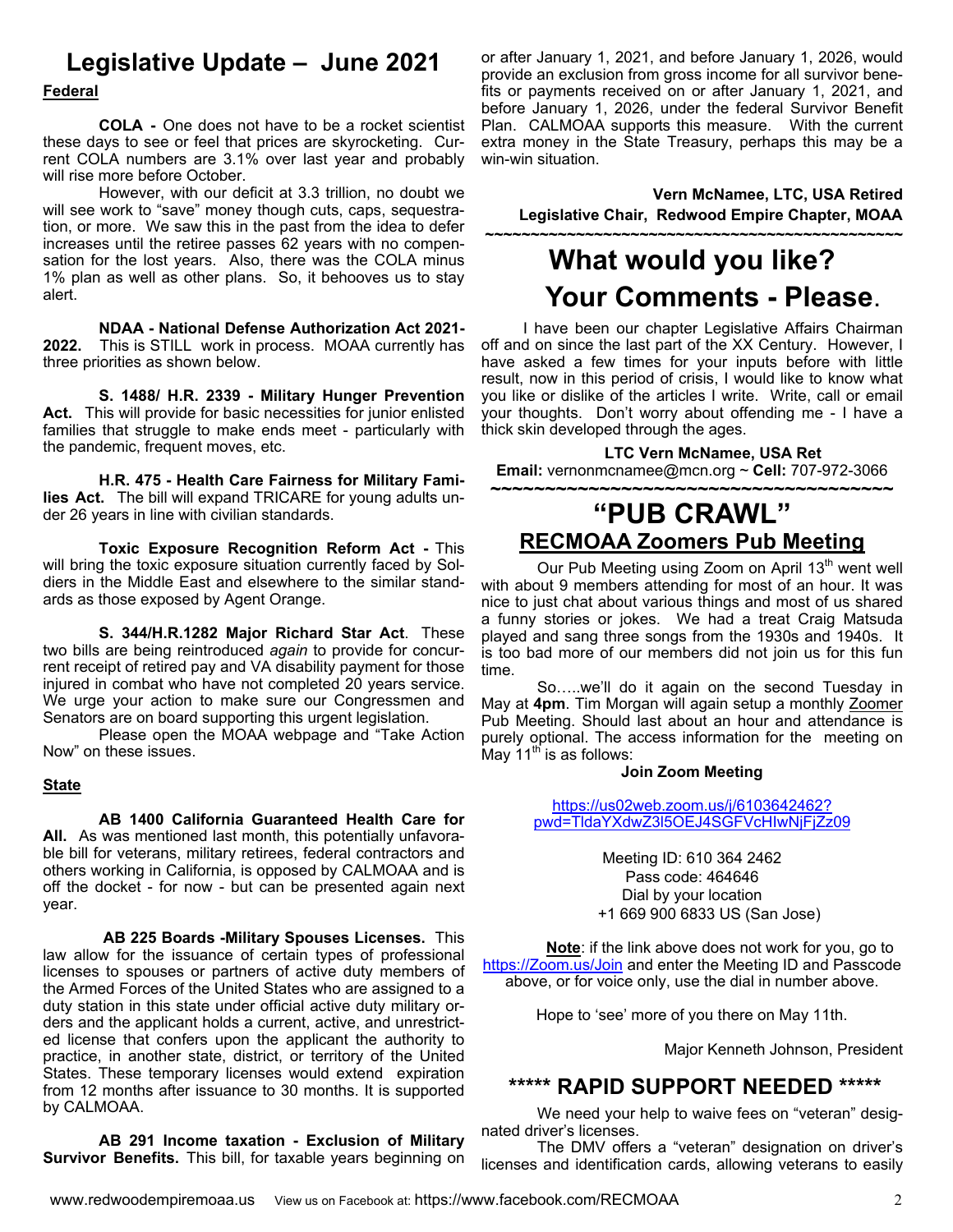access benefits available to them without having to present their discharge papers. The DMV, however, charges \$5.00 for designated driver's licenses and identification cards. AB 1151 (Smith) would waive this fee.

 Will you take a few minutes to send a letter in support of AB 1151 today?

 Veterans have made significant sacrifices to serve this country and should not have to pay for the distinction of possessing a "veteran" designated driver's license of identification card.

 Please help us tell the Assembly that the veterans' community strong supports AB 1151! Use our simple, fast, online letter-writing tool to send a letter to your Assembly Member today.

 Thank you for your support! It's easy, just use the "online letter-writing tool". Thanks,

**Vern McNamee, LTC Ret** Legislative Chair

### **Redwood Empire Chapter member CPT WILLIAM ANDERSON, USA**

#### **Is offering his service to members and veterans in need.**

 He realizes that the country is presently going through a rough time, because of the present COVID-19 virus and shelter in place, there are a lot of people with many different needs. He is offering to our members and any veterans organizations his help.

 As a landlord he can repair many house issues for our their members. **FREE!** They only need to pay for parts.

 He can transport supplies. He lives in Santa Rosa. He owns 56 properties in this state alone and is his own maintenance service. He does many kinds of things. He still offers a weeks worth of good and 5 gallons of gas to needy members, vets and classmates.

 Anyone can call him and he will give you more details.

Call: William Anderson at 707-331-0366

### **COL BREY SCHOLARSHIP WINNERS**

The Scholarship Committee met in March and evaluated five applications for the Col Brey Scholarship. All the identities were redacted. One of the applicants did not qualify for the scholarship. The committee evaluated the four remaining applicants and decided they were very close and could not be put in a ranking order. After an online Board meeting, it was decided that \$16,000.00 was available for this year's awards.

 The following four applicants were awarded \$4,000.00 each: Ms. Joella Canto Adams (Daughter of LtCol Bill & Sabine Adams, USMC); Ms. Macdalah Fry (Granddaughter of Wally McCall); Ms. Zoe Phan (Granddaughter of CDR Donald & Susan Linch, USN) and Ms. Lily Swanson (Granddaughter of Maj & Mrs Ken Johnson, USAF).

Congratulations to all the recipients.

#### *The letter attached below was from one of or Scholarship applicants to the Redwood Empire Chapter of MOAA:*

Dear Redwood MOAA Scholarship Committee:

Thank you for the time and consideration that you took to review my application. I am extremely grateful and honored to have been selected as a recipient of the Colonel William G. Brey Scholarship.

The Milwaukee School of Engineering (MSOE) has become my home away from home. My experiences during my first year have surpassed my expectations at every step. I was placed on the dean's list with high honors my first two quarters in recognition of my academic achievements. In addition, I have been nominated by school faculty for the Civil and Architectural Engineering Departments' Bill Nash Award which honors a first year student who excels academically and is involved in departmental extracurricular activities. Being a recipient of the Colonel William G. Brey Scholarship in 2020 has helped make it possible for me to achieve all of the above. I am very grateful for the continuous generosity of the MOAA Redwood Empire Chapter.

As my sophomore year at MSOE comes to a close, I look forward to pursuing my career goals at Hensel Phelps this summer in Pleasanton, California as a Field Intern. This opportunity will not only allow me to learn about being a civil engineer but also learn valuable industry skills that I would not otherwise be able to learn in a classroom. After this summer, I will return to the MSOE campus in the fall to begin my Junior year.

Through your generous financial support, it is possible for me to continue to achieve my educational and career goals.

Sincerely,

# Lily Swanson

Lily Swanson

(Granddaughter of Maj & Mrs Ken Johnson, USAF).

# **See "PUB CRAWL" on Page 2**